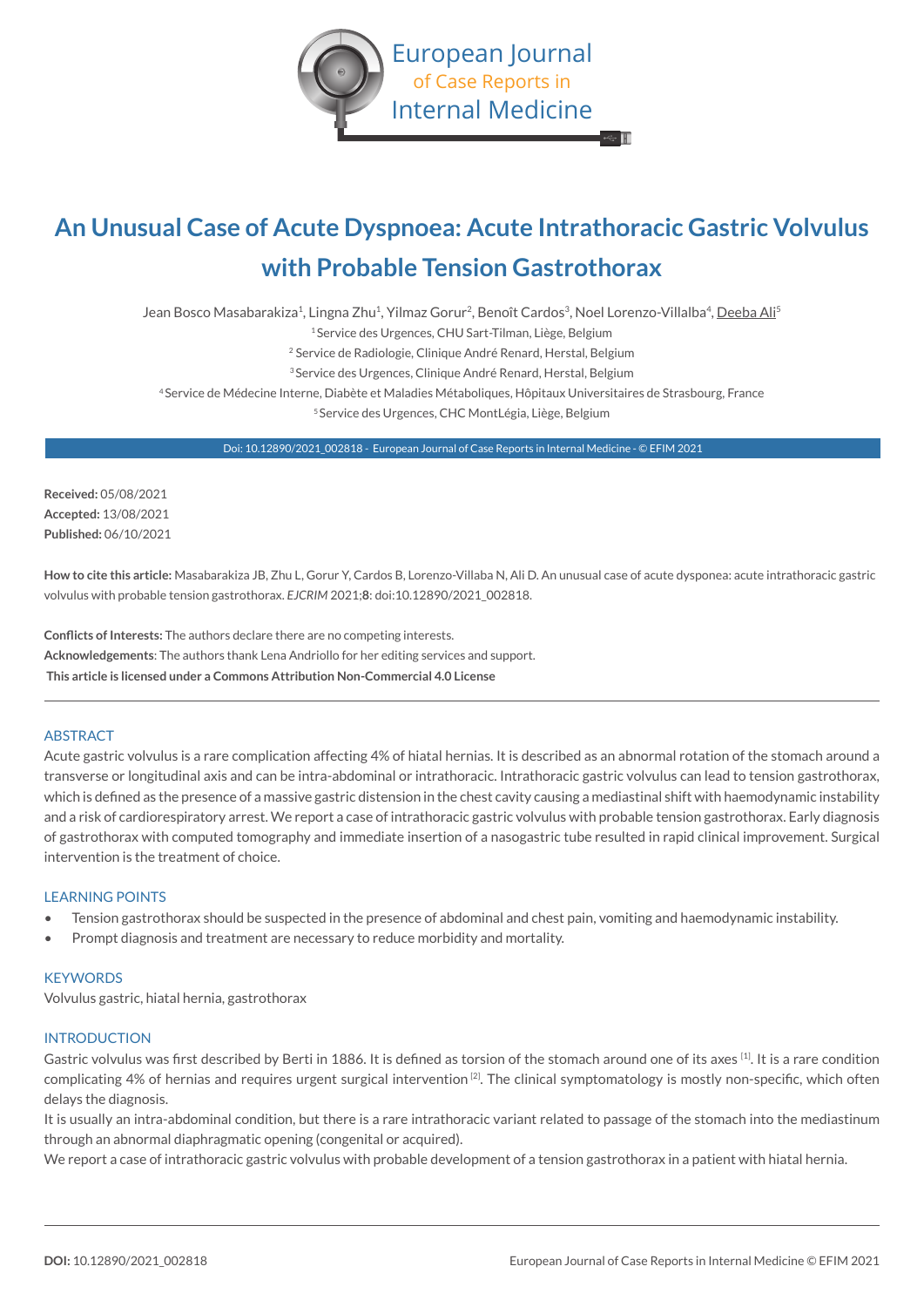

# CASE DESCRIPTION

A 55-year-old woman was admitted to the emergency department with epigastric pain associated with vomiting and dyspnoea for more than 24 hours. Her past medical history was relevant for hiatal hernia, pulmonary embolism and arterial hypertension.

On admission, she was hypotensive (systolic blood pressure 80 mmHg), tachycardic (140 beats/min), respiratory rate was 25/min and she was saturating 85% on room air. She had a diminished level of consciousness but rapid arousal to verbal stimuli. The abdomen was soft and slightly painful on palpation in the epigastric region. Several episodes of vomiting were noted during clinical examination.

In this clinical setting, a nasogastric tube was inserted leading to clinical improvement (systolic blood pressure increased to 119 mmHg and oxygen saturation to 90%). The nasogastric tube drained 3200 ml of brownish fluid.

Laboratory investigations showed anaemia (haemoglobin 8.7 g/dl), acute renal failure (creatinine clearance 22 ml/min, glomerular filtration rate), hyperleukocytosis (22,000/mm<sup>3</sup>), and increased C-reactive protein (63 mg/l) and lactates (5.4 mmol/l). The thoracoabdominal scan revealed a large hiatal hernia, an intrathoracic gastric volvulus with significant gastric distension, fluid stasis in the oesophagus and gastric wall pneumatosis. (*Figs. 1–3*). These clinical, laboratory and imaging results were in favour of an intrathoracic gastric volvulus complicated by probable tension gastrothorax.



*Figure 1. CT scan (portal phase in the sagittal view) showing a hiatal hernia (red line) with intussusception of the intrathoracic part (star)*



*Figure 2. CT scan (portal phase in the coronal view) showing the hiatal hernia with intussusception of the thoracic part of the stomach (delimited by the dotted line). Gastric pneumatosis in the thoracic and abdominal parts of the stomach is indicated by arrowheads*



*Figure 3. CT scan (transverse axial section) with intravenous contrast. The star indicates the hiatal hernia caused by twisting of the stomach complicated by gastric invagination. The oesophagus, marked with a yellow triangle, is adjacent to the intrathoracic stomach*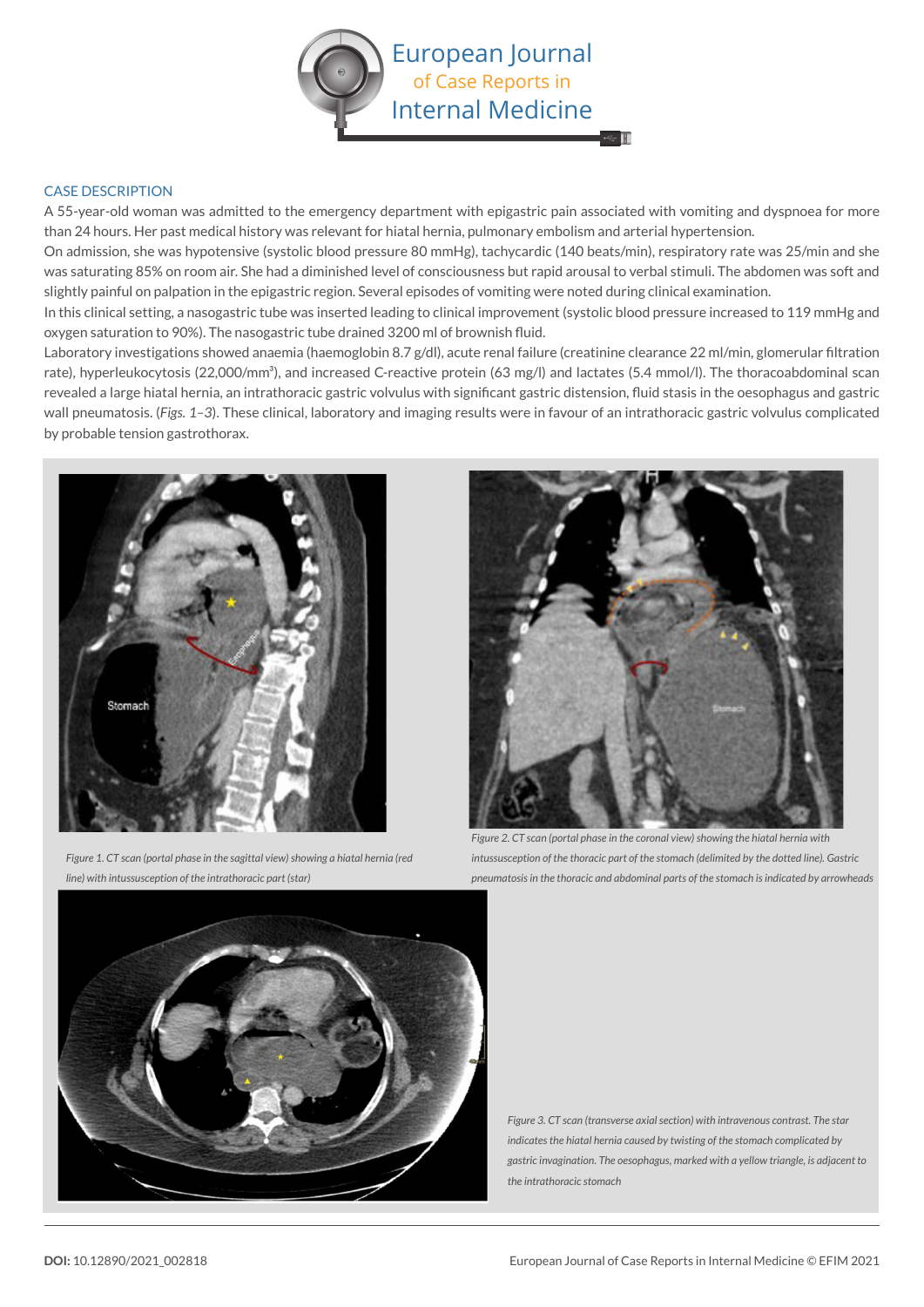

The patient's general condition progressively deteriorated, requiring respiratory assistance with mechanical ventilation and she was transferred to the intensive care unit. Upper endoscopy revealed ischaemic lesions in the gastric mucosa without necrosis. Surgical intervention was considered. Laparoscopic surgery confirmed the diagnosis of gastric volvulus within a large hiatal hernia. Reduction of the volvulus with reintegration of the stomach into the abdominal cavity and a gastropexy were performed.

The procedure was conducted without any further complications. The patient was extubated 3 days after surgical intervention and she was transferred to a regular hospital ward 2 weeks after admission to intensive care.

#### **DISCUSSION**

Gastric volvulus is a rare and potentially serious condition depending on its complications. These may include gastrointestinal haemorrhage if there is gastric mucosal damage, peritonitis if gastric perforation, or tension gastrothorax. The incidence of gastric volvulus is highest after the age of 50 years, although 10-20% of cases occur in children under 1 year of age<sup>[3]</sup>. Gastric volvulus may be either idiopathic or secondary to diaphragmatic or intraperitoneal abnormalities.

Gastric volvulus usually presents in the abdomen, but it can sometimes be found in the intrathoracic cavity as a result of the passage of the stomach through a congenital, iatrogenic or traumatic diaphragmatic anomaly or the existence of a hiatal hernia.

The clinical presentation of gastric volvulus is not very specific and varies according to its acute or chronic character, the degree of gastric obstruction, and the location. It may present as an acute abdomen or as respiratory complaints (dyspnoea, hiccups, chest pain). The classic Borchardt triad is present in approximately 70% of cases and includes epigastric pain and/or sudden chest pain, abdominal distension with ineffective vomiting efforts and difficulty or impossibility of placing a nasogastric tube. This clinical picture is highly suggestive of acute gastric volvulus [4].

In its thoracic location, acute gastric volvulus may present as a tension gastrothorax, a life-threatening complication. Tension gastrothorax develops as the stomach fills with air, fluid or food within the thoracic cavity through a one-way valve mechanism created by abnormal angulation of the gastroesophageal junction and obstruction of the gastric outlet at the abnormal opening of the diaphragm [5]. Mediastinal deviation may cause large vessel obstruction leading to obstructive shock with a risk of cardiorespiratory arrest.

In the case presented, the hypothesis of tension gastrothorax was plausible because of the initial clinical findings, the haemodynamic instability on admission, and the clear improvement in clinical condition after nasogastric tube insertion. However, further investigations are essential to confirm the diagnosis. Intrathoracic gastric volvulus is a possibility if an abdominal organ is found in the mediastinum on chest radiography. Observation of oesophageal-duodenal transit allows determination of the reducibility of the gastric volvulus, its intraabdominal or intrathoracic position, and antropyloric evacuation of the contrast medium, which is often difficult.

Upper endoscopy permits determination of the cause (such as a hiatal hernia) and evaluation of the gastric mucosa. This procedure allows endoscopic reduction of the gastric volvulus and guided percutaneous gastropexy  $[6]$ .

Thoracoabdominal CT is the gold standard to confirm the diagnosis. It allows the type and aetiology of the volvulus to be determined, as well as evaluation of the cardiopulmonary consequences of the intrathoracic migration of the stomach. The use of contrast allows the digestive wall to be examined, and vascular damage and areas of parietal necrosis to be determined, thus indicating if urgent surgery is necessary <sup>[7]</sup>.

The management of intrathoracic gastric volvulus in the emergency department consists of decompressing the stomach to reduce tension. The first decompression attempt should be performed via nasogastric tube placement with possible use of gastrointestinal endoscopy guidance to improve the chances of success  $[8, 9]$ .

In cases where this procedure fails, gastric dilatation and tensioning may lead to obstructive shock due to mediastinal bypass and even cardiorespiratory arrest. Urgent transthoracic needle decompression of the stomach is essential to stabilize the patient before surgical management is initiated  $[8, 9]$ .

Surgery is the treatment of choice for gastric volvulus. The surgical procedure consists of devolvulation with reduction of the stomach into the abdominal cavity and gastropexy or repair of the diaphragmatic defect  $[10]$ .

#### **CONCLUSION**

Intrathoracic gastric volvulus is a rare complication of hiatal hernia that can be fatal if tension gastrothorax develops. CT scanning allows confirmation of the diagnosis, assessment of thoracic lesions, and evaluation of the viability of the gastric wall. The treatment of choice remains surgical, although gastric decompression with a nasogastric tube is the first-line treatment in the emergency room.